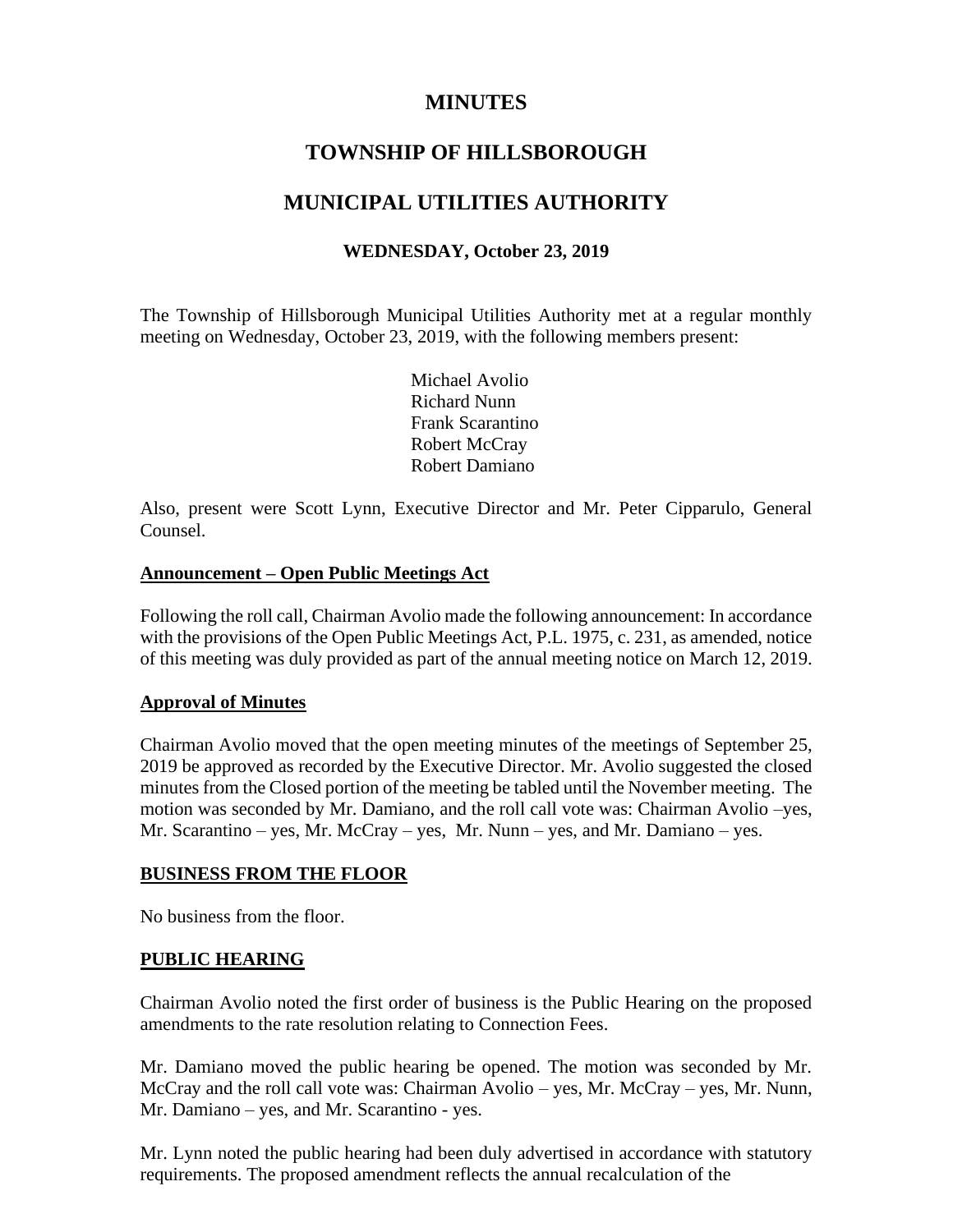Hillsborough MUA Minutes Corober 23, 2019 Page 2

connection fee in accordance with the requirements and formula set forth in N.J.S.A. 40:14B-22. The connection fee for an equivalent dwelling unit will decrease from the present fee of \$2,814.00 to \$2,771.00. The proposed revisions and the calculation had been supplied to the members previously.

There being no public present, Mr. Nunn moved to close the public hearing. The motion was seconded by Mr. McCray, and the roll call vote was: Chairman Avolio – yes, Mr. Scarantino – yes, Mr. Nunn – yes, Mr. Damiano – yes, and Mr. McCray - yes.

Chairman Avolio then introduced the following resolution and moved that it be adopted:

## RESOLUTION BY THE TOWNSHIP OF HILLSBOROUGH MUNICIPAL UTILITIES AUTHORITY ESTABLISHING CERTAIN SEWER SERVICE CHARGES AND CONNECTION OR TAPPING FEES

WHEREAS, the Township of Hillsborough Municipal Utilities Authority, (hereinafter the "Authority") is required by law and by Section 303 of its Service Contract with The Township of Hillsborough to promulgate certain uniform charges and connection or tapping fees or charges so that the revenues therefrom will at all times be adequate to pay the expenses of operation and maintenance of the utility system, including reserves, insurance, extensions and replacements, and to pay the principal of and interest on any bonds required by the terms of any contract or the municipal authority or as it may deem necessary or desirable:

NOW, THEREFORE, BE IT RESOLVED by The Township of Hillsborough Municipal Utilities Authority that it hereby adopt, prescribe and establish the following amendment to the Resolution Establishing Certain Sewer Service Charges and Connection or Tapping Fees, the same to become effective and commencing at 1:00 A.M. on November 1, 2019.

### **SECTION IV. is hereby amended as follows:**

### SECTION IV. CONNECTION OR TAPPING FEES

In addition to the annual service charges or rates established in Section I hereof, the Authority hereby adopts, prescribes and establishes the following connection or tapping fees as authorized by N.J.S.A. 40:14B-22. The connection or tapping fees are calculated in accordance with the provisions of N.J.S.A. 40:14B-22 and shall be recalculated at the end of each fiscal year.

| Single family residential dwelling    | \$2,771 |
|---------------------------------------|---------|
| Multiple family residential dwellings |         |
| Including townhouses, condominiums,   |         |
| and apartments.                       |         |
| 1 bedroom unit                        | \$1,663 |
| 2 bedroom unit                        | \$2,354 |
| 3 bedroom unit                        | \$2,771 |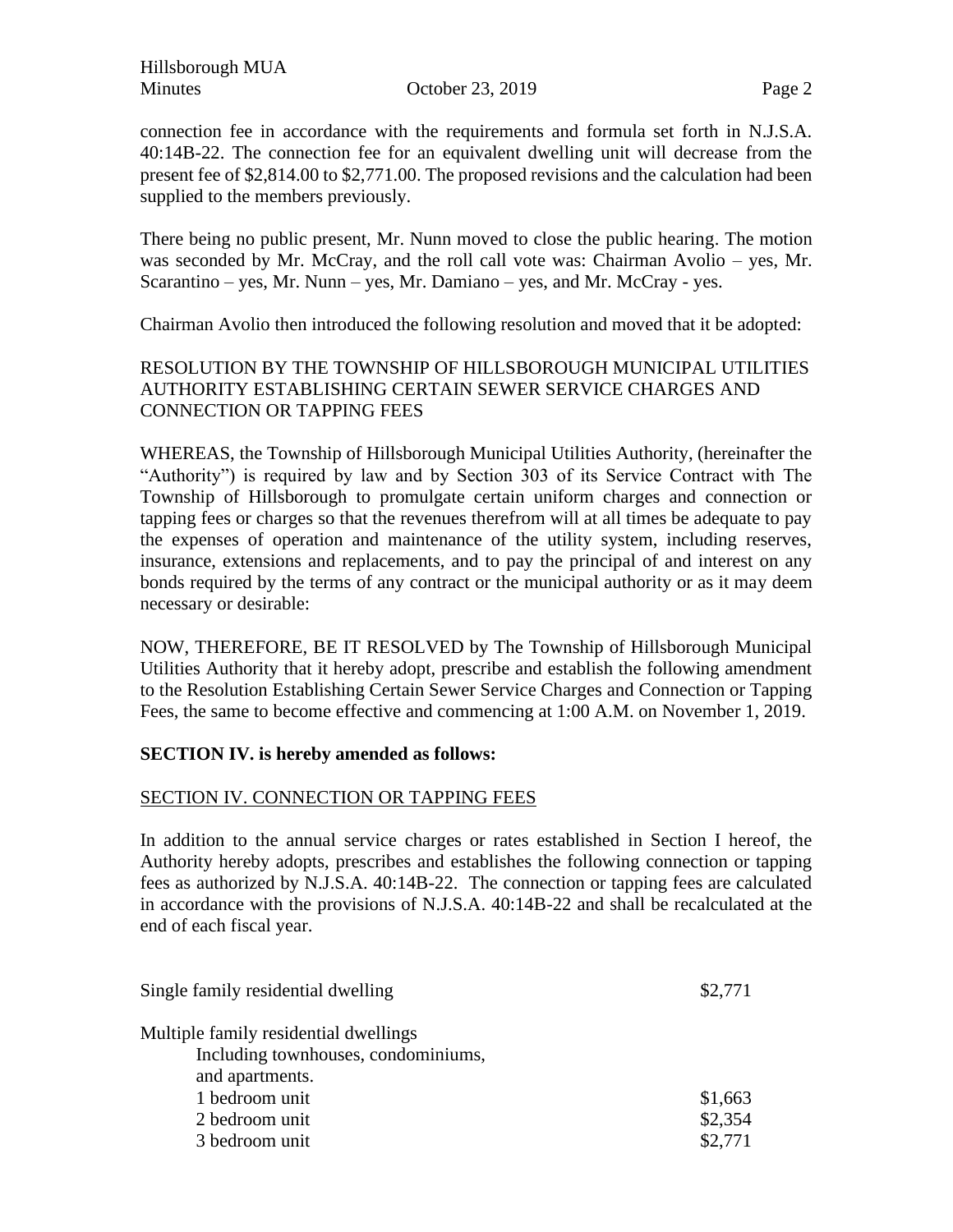| Hillsborough MUA<br><b>Minutes</b>   | October 23, 2019 | Page 3  |
|--------------------------------------|------------------|---------|
| Senior housing (age restricted):     |                  |         |
| 1 bedroom unit                       |                  | \$1,025 |
| 2 bedroom unit                       |                  | \$1,579 |
| 3 bedroom unit                       |                  | \$2,078 |
| Assisted living facilities:          |                  |         |
| Per bed                              |                  | \$924   |
| All other uses $-$ charge per gallon |                  |         |
| of estimated average daily flow      |                  | \$9.24  |

The estimated average daily flow shall be determined by the Authority on the basis of the factors specified in N.J.S.A. 40:B-22 and such other data and information made available to the Authority from its consulting engineer and the results of its other investigations and studies. Any such determination shall be filed with the Executive Director of the Authority and shall be available for public inspection. The charge may, if the Authority so shall determine, be in the nature of an estimated charge which shall be subject to revision after the installation or construction is completed. In no event shall the connection or tapping fee be reduced from the original charge.

As used in the above paragraph, the phrase "estimated average daily flow" shall be based on that consecutive period of three months which had the highest total flow within the first calendar year provided that there is no change in use.

## **SECTION V. is hereby amended as follows:**

## SECTION V. CHARGES FOR DISCHARGE OF STORM AND/OR DRAIN WATER

Where the Authority determines that any customer, residential or nonresidential, is discharging a combination of sewerage and storm water or drainage water from any source into the lines of the Authority in excess of the estimated basic standard of 300 gallons per day for an EDU, the Authority shall determine the quantity of such excess and may charge such customer an additional connection or tapping fee at the rate of \$9.24 per gallon of estimated or actual daily flow which is in excess of the aforesaid basic standard. Such charge shall be in addition to the connection or tapping fee charged in Section IV of

this Resolution, and will be added to the billing of such customer for the next following quarter after such excess has been determined.

## THE TOWNSHIP OF HILLSBOROUGH MUNICIPAL UTILITIES AUTHORITY

Michael Avolio, CHAIRMAN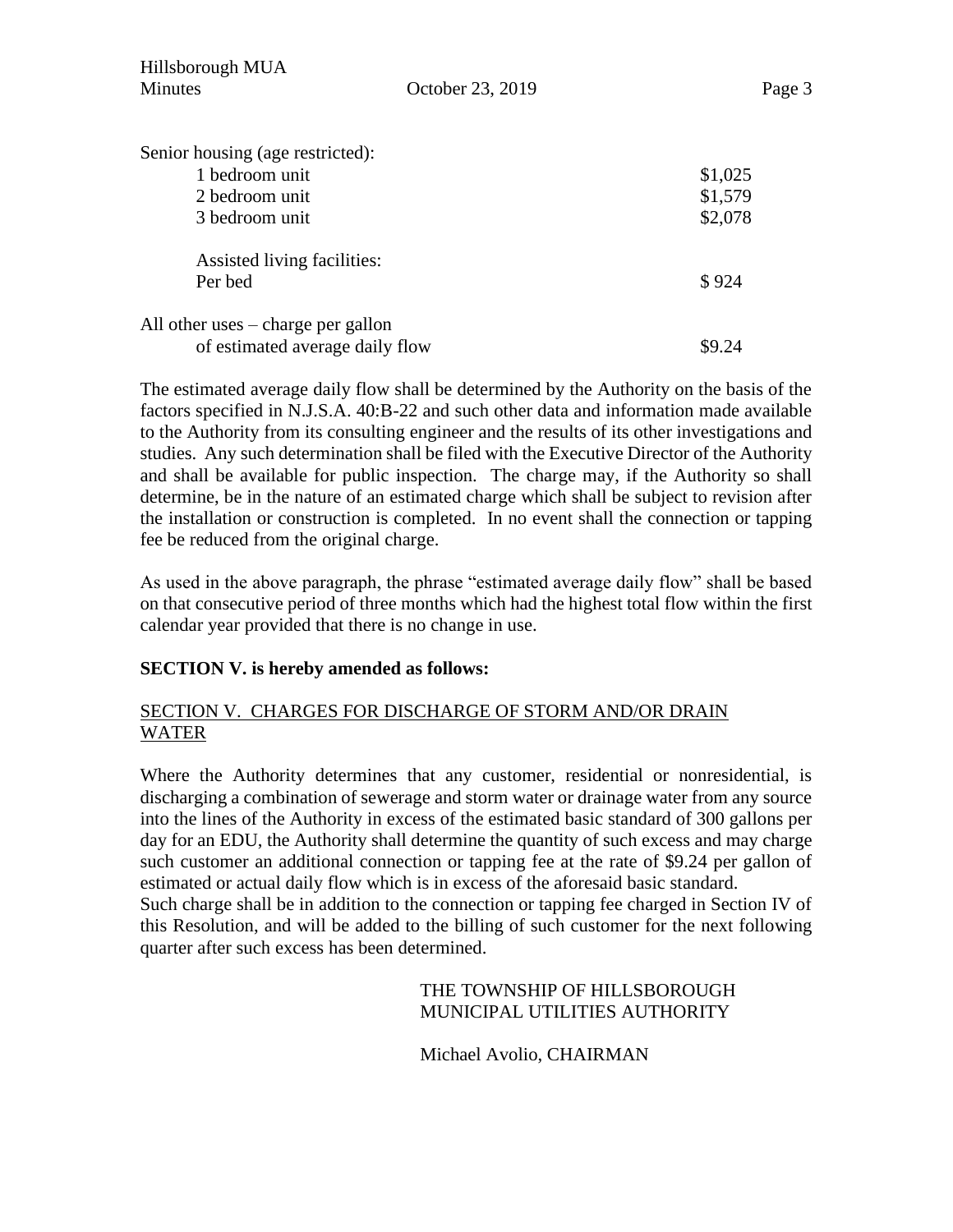## **MATTERS FOR CONSIDERATION**

### **RESOLUTION: Sewer Connection – 350 Triangle Road for Lot 2.01 in Block 153**

WHEREAS, Suriakaht Doshi owner of Lot 2.01 in Block 153 located at 350 Triangle Road Hillsborough, NJ, has requested a sanitary sewer connection of her property consisting of one (1) residential dwelling and home occupation doctor's office to the Authority's sanitary sewer system; and

WHEREAS, the onsite wastewater disposal system is failing and a gravity sewer line connection in Triangle Road is available for a connection of this property.; and

WHEREAS, the Authority recognizes the need for the connection of Lot 2.01 in Block 153 to alleviate the failing septic system, and

WHEREAS, an application has been received from the applicant for a sanitary sewer extension to service a residential dwelling with a home occupation doctor's office on Lot 2.01 in Block 153 located at 350 Triangle Road; and

WHEREAS, plans for said sanitary sewer extension as prepared by Van Cleef Engineering Associates, dated August 27, 2019, consisting of Two (2) sheets, have been reviewed;

NOW, THEREFORE, BE IT RESOLVED, based on the recommendation of Scott Lynn, Executive Director that said plans be approved subject to the following conditions:

- 1. Approval from the Somerset Raritan Valley Sewerage Authority and the New Jersey Department of Environmental Protection. The Authority specifications shall be included in the treatment works approval application.
- 2. As-built plans of the sanitary sewers constructed shall be prepared by the developer's engineer. Two (2) sets shall be provided to the Authority in reproducible form on mylar.
- 3. Inspection fees in the amounts established by the Authority shall be provided to the Township of Hillsborough Municipal Utilities Authority for the proposed sewerage facilities prior to construction.
- 4. Conveyance of all applicable sanitary sewer easements to the Township of Hillsborough Municipal Utilities Authority.
- 5. Approval shall remain in effect for a period of two (2) years, at which time if construction of the facilities has not been initiated, re- approval will be required.

BE IT FURTHER RESOLVED, that plans be forwarded to the Somerset Raritan Valley Sewerage Authority and the N.J. Department of Environmental Protection, if required, for approval and the Executive Director be authorized to execute applications required in connection with said submittal.

INTRODUCED BY: Mr. McCray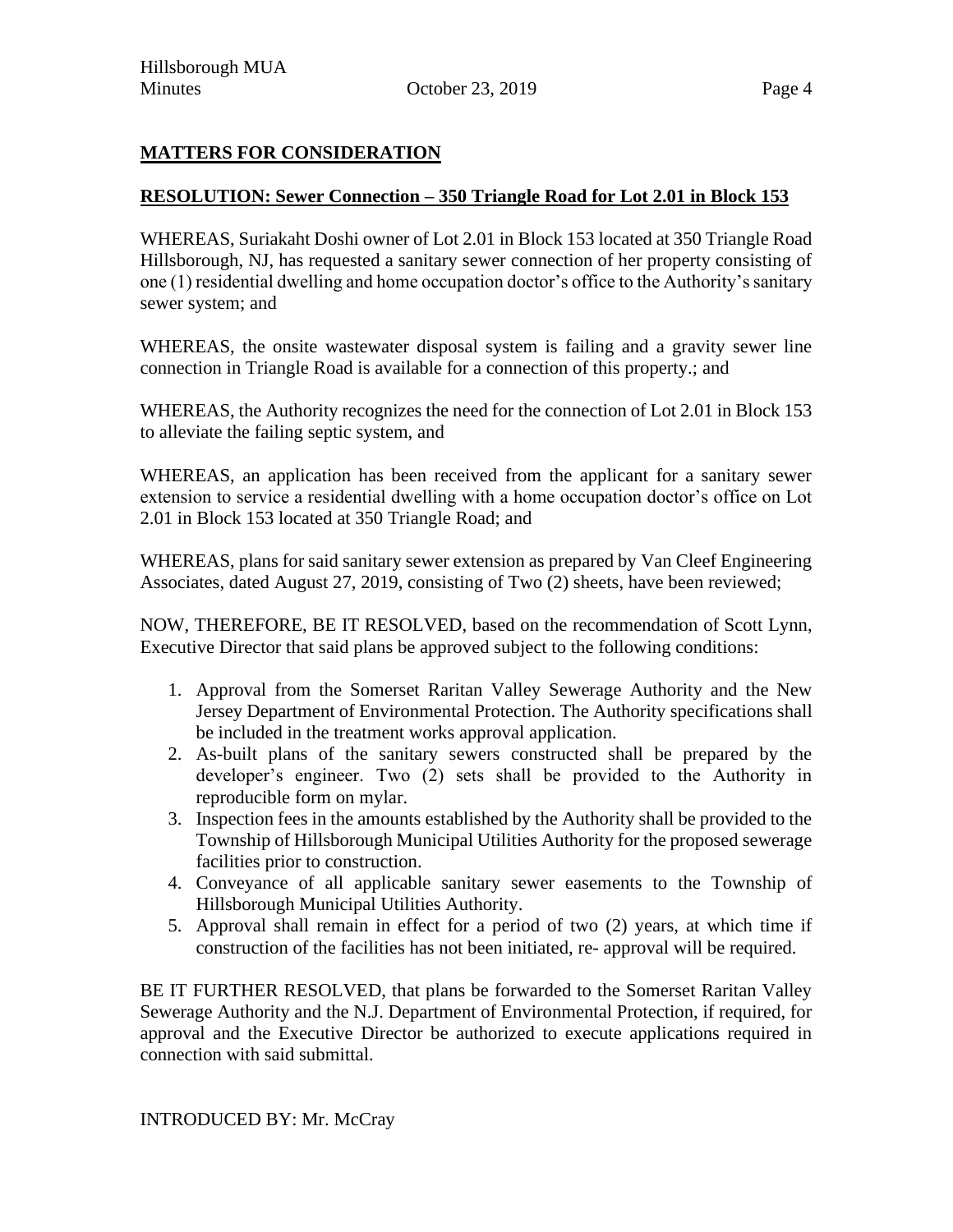Hillsborough MUA Minutes Corober 23, 2019 **Page 5** 

The motion and resolution were seconded by Mr. Damiano, and the roll call vote was: Chairman Avolio – yes, Mr. Nunn – yes, Mr. McCray – yes, Mr. Damiano – yes, and Mr. Scarantino – yes.

I, Scott G. Lynn, Certifying Officer of the Hillsborough Township Municipal Utilities Authority, hereby certify that the above is a true and correct copy of a resolution adopted by the Authority at a meeting duly convened on October 23,2019.

## **Resolution – Purchase of a TV Video Inspection Van**

Mr. Lynn stated that the Authority previously approved the purchase of a 2019 Ford Transit 350 van to replace the current Dodge van for use in the Maintenance Department as primarily a CCTV/camera vehicle. Mr. Lynn stated the van will have shared duties with the I&I Department as well. Mr. Lynn stated that the NJ State Contract is behind in the pricing and issuance of the contracts for a van and it would not be available until possibly October, 2020. Mr. Lynn said a van, is available from Smith Ford with a purchase price of \$39,500. Mr. Lynn said that Smith Ford is the lowest of two other quotes obtained. As such, Mr. Lynn recommends the purchase of a 2019 Ford Van from Smith Ford.

After further discussions by the members Mr. McCray introduced the following resolution and moved it be adopted:

WHEREAS, there is a need to replace the TV Video Van for the Inspection and I&I Departments and the purchase of the new vehicle is accounted for in the Budget;

WHEREAS, the purchase of a 2019 Ford Transit 350 HD having a VIN No. 1FTRS4XM9KK be purchased from Smith Ford be approved at a price not to exceed \$39,500;

NOW, THEREFORE, BE IT RESOLVED that the Authority does hereby approve the purchase of the TV Video Van Inspection vehicle as needed:

The resolution and motion were seconded by Mr. Damiano and the roll call vote was: Chairman Avolio – yes, Mr. Nunn – yes, Mr. McCray – yes, Mr. Scarantino – yes, and Mr. Damiano – yes.

I, Scott G. Lynn, Certifying Officer of the Hillsborough Township Municipal Utilities Authority, hereby certify that the above is a true and correct copy of a resolution adopted by the Authority at a meeting duly convened on October 23, 2019.

### **Resolution – Purchase of a Quick Lock Point Repair System**

Mr. Lynn has reported that the Authority's I & I Department has been researching point repair equipment to repair broken laterals to control I  $&$  I. Mr. Lynn stated the Authority can benefit greatly from the purchase of such equipment and recommends a system as supplied by Pipeline Renewal Technologies know as a Quick Lock QL-VP-200-300 VFW and its apparatus and the purchase of five (5) QL-8-Sleeve 1 flares to start.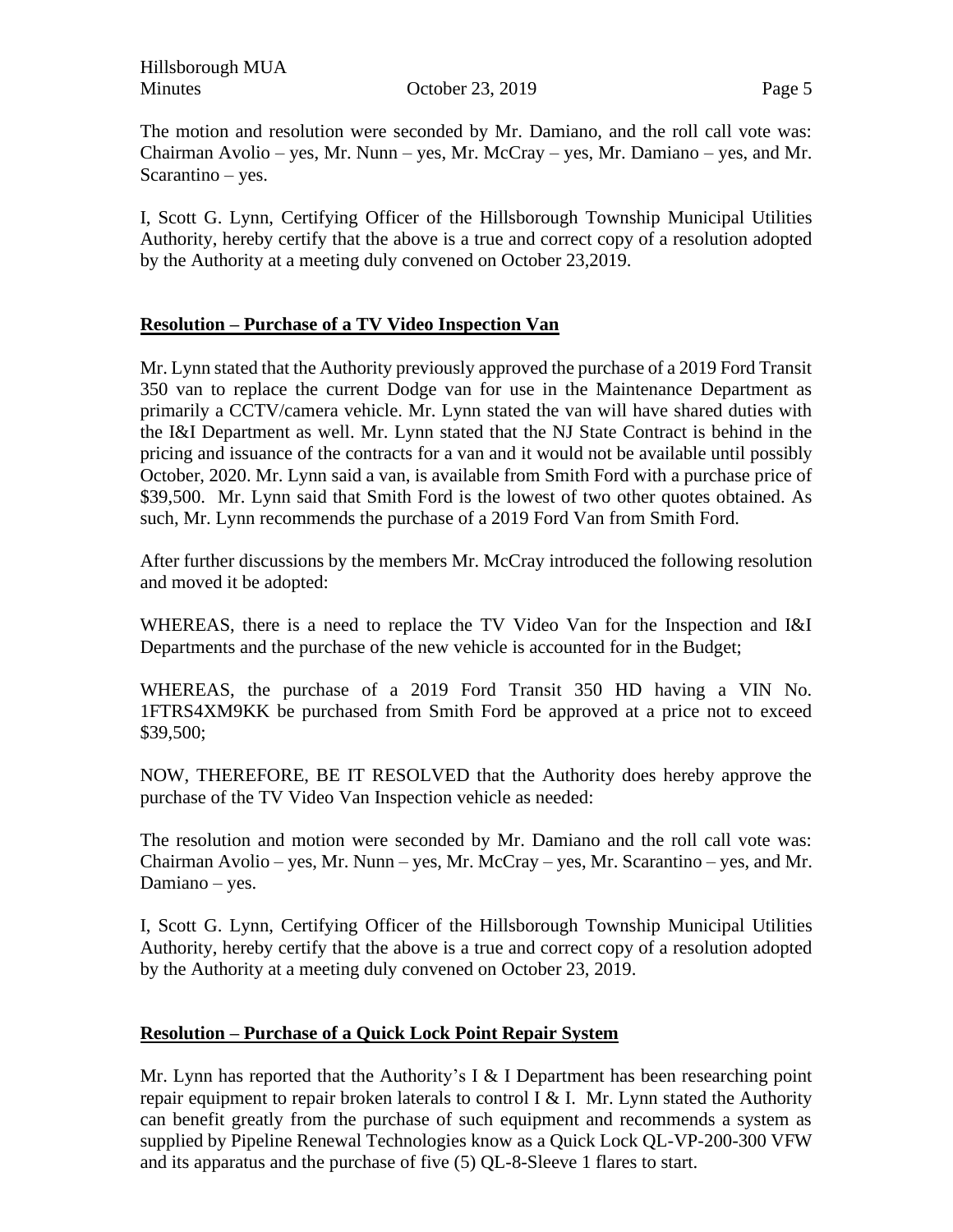Mr. Lynn said the Quick Lock Packer is priced at \$10,708 and the sleeves are \$552.00 each bringing the total to \$13,468.00

After further discussions by the members Mr. Nunn introduced the following resolution and moved it be adopted:

WHEREAS, there is a need purchase the Quick Lock system for the I&I Department and the purchase of the equipment is accounted for in the Budget;

WHEREAS, the purchase of equipment and sleeves shall be approved as stated above at a not to exceed price of \$14,000;

NOW, THEREFORE, BE IT RESOLVED that the Authority does hereby approve the purchase of the Quick Lock system with five sleeves from Pipeline Renewal Technologies as needed:

The resolution and motion were seconded by Mr. Damiano and the roll call vote was: Chairman Avolio – yes, Mr. Nunn – yes, Mr. McCray – yes, Mr. Scarantino – yes, and Mr. Damiano – yes.

I, Scott G. Lynn, Certifying Officer of the Hillsborough Township Municipal Utilities Authority, hereby certify that the above is a true and correct copy of a resolution adopted by the Authority at a meeting duly convened on October 23, 2019.

## **Resolution – Closed Meeting**

Mr. Nunn introduced the following resolution and moved that it be adopted:

BE IT RESOLVED, in accordance with the provisions of the Open Public Meetings Act, P.L. 1975, c. 231, as amended, the Authority shall meet in closed session for the purpose of reviewing personnel.

The motion and resolution were seconded by Mr. Damanio, and the roll call vote was: Chairman Avolio – yes, Mr. Nunn- yes, Mr. McCray – yes, Mr. Scarantino – yes, and Mr. Damiano – yes.

### **Reconvene Public Meeting**

Following the closed session, the public meeting was reconvened.

### **Millstone Borough Update**

Mr. Lynn reported to the members that the Millstone Borough Counsel had met and would place the proposed sewer agreement on the next Millstone Borough Township Committee meeting, being November 18, 2019 for action to be taken.

Mr. Lynn said, assuming they approve the agreement, we can place the agreement on our agenda for November 26, 2019 to pass a Resolution to sign the agreement.